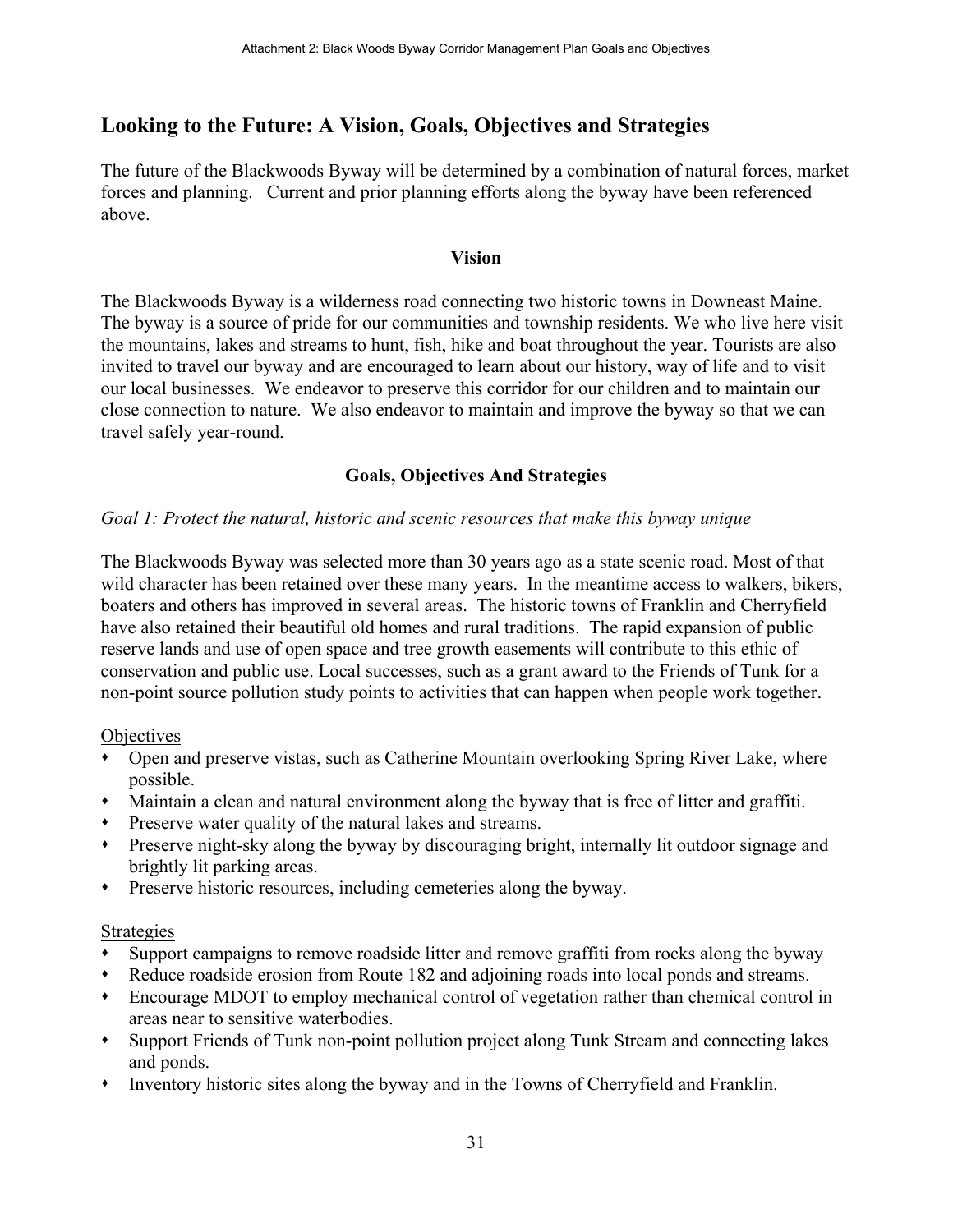- Identify resources (capital and voluntary) to clean-up cemeteries, and to add historic plaques and interpretive information at select historic sites.
- Work with local utilities to avoid obstructing scenic vistas with utility poles, lines and other infrastructure.
- Provide input into management plans for the Maine Public Reserve lands.
- Identify ways to encourage sustainable, low impact tourism within wildlife reserve areas and other environmentally sensitive locations.

# Goal 2: Maintain a safe and efficient transportation corridor connecting Cherryfield and Franklin

This goal was underscored repeatedly by residents in Cherryfield who depend on this highway as their most direct link to Ellsworth. The Blackwoods Byway was constructed in a very challenging environment before modern road construction standards had evolved. The use of this highway by freight hauling trucks stresses the road year round, but particularly in the fall and spring. The spring thaw inevitably damages the road, with much of that damage sustained until the road is resurfaced. The limited sections of Route 182 that were built to modern standards provide for safe and efficient travel. A long range goal should be to rebuild the remaining unimproved sections of Route 182 to provide safe year-round travel without detracting from the scenic character of the byway.

# Objectives

- Identify options to correct locations with high crash rates and high crash potential and pass that information to MDOT.
- Increase site distance along the byway with vegetation management and context-sensitive design.
- Improve safety for entrance and egress at access points to scenic vistas and recreational locations such as Catherine Mountain, Tunk Lake, Fox Pond, Long Pond and Spring River Lake.
- Promote context-sensitive shoulder paving along Route 182 when road segments are reconstructed.
- Study potential for passing lanes on steep grades to permit cars to pass slow moving vehicles.

# Strategies

- Corridor Management Committee works with RTAC, Sunrise Trails Coalition and MDOT to support design engineering for Route 182 safety enhancements.
- Corridor Committee works with Bureau of Parks and Lands to identify improvements for safe access to recreational sites and scenic vistas.
- Collaborate with MDOT to assure that future road improvements, such as new guardrails, use natural-looking materials and do not obstruct vistas.
- Study options for paving aprons for day use parking at boat launch areas to reduce congestion and the need to back-onto Route 182. Aprons might also provide day-use parking for ice fishing on the lakes.
- Improve directional signage, providing drivers with adequate warning of the boat launch locations.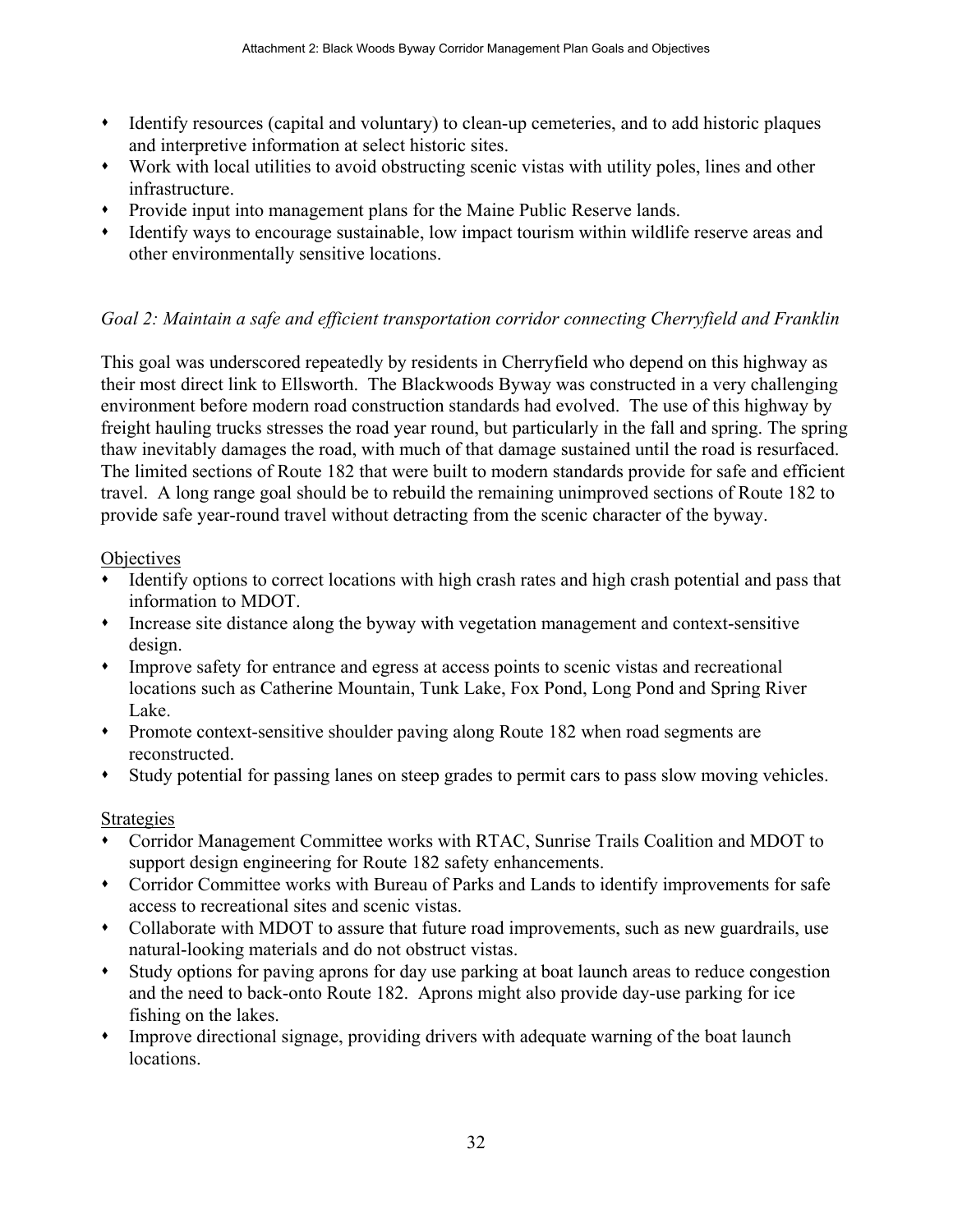#### Goal 3: Promote the local economy through diversified economic activities, including forestry, farming, manufacturing, retail and tourism

Cherryfield and Franklin are struggling economically. The resource-based economy is subject to changes in the environment as well as changes in regulations affecting people's ability to use these resources. Meeting the needs of an aging population, maintaining local schools and providing employment opportunities in the region are all important goals for these towns. The Blackwoods Byway should boost local economies through providing a more efficient transportation corridor, and attracting new residents, summer residents and tourists to the area.

#### **Objectives**

- Make improvements to Route 182 to preserve transportation speeds.
- Add way-finding signage on the byway encouraging people to continue their journey into the villages of Cherryfield and Franklin.
- Increase shoulder season tourism, including fall colors visits and heritage tourism.
- Increase all-season infrastructure for nature-based tourism along the byway, including additional space for vehicles in the Tunk Lake and Spring River Lake access areas, adding locations for camping, hiking, paddling, fishing, etc. and improving boat launch facilities.
- Market and promote the corridor for low-impact eco-tourism and heritage tourism.
- Identify resources to help small businesses start-up and expand in Cherryfield and Franklin.

#### Strategies

- Seek state and federal funding for marketing and promotion for the byway, Cherryfield and Franklin.
- Identify tour packages for the region, particularly in coordination with increased visitation connected to the Calais Downeast Heritage Center and the St. Croix 400 year anniversary in 2004.
- Explore potential for a Cherryfield Gateway Grant to encourage visitors to "come closer" rather than passing through.
- Evaluated the potential impact of changing highway names between Route 182, Route 1 and Route 1A.
- Promote multiple uses of the Calais Branch Rail right-of-way, including seasonal excursion rail, snowmobiles, all terrain vehicles, horses, bicycles and pedestrians.
- Identify cell tower locations that will improve wireless phone service on the byway without compromising the viewshed.

#### Goal 4: Promote community participation in protecting and enhancing the byway

Community participation in managing the Blackwoods Byway occurs in a typically low-key, Downeast manner. People passing through the corridor stop to help others who are having car problems, pick up litter and provide vacationers with ideas for things they can do in the area. These voluntary activities should be encouraged, with greater emphasis in communicating with state offices such as the Department of Transportation and Department of Conservation about local needs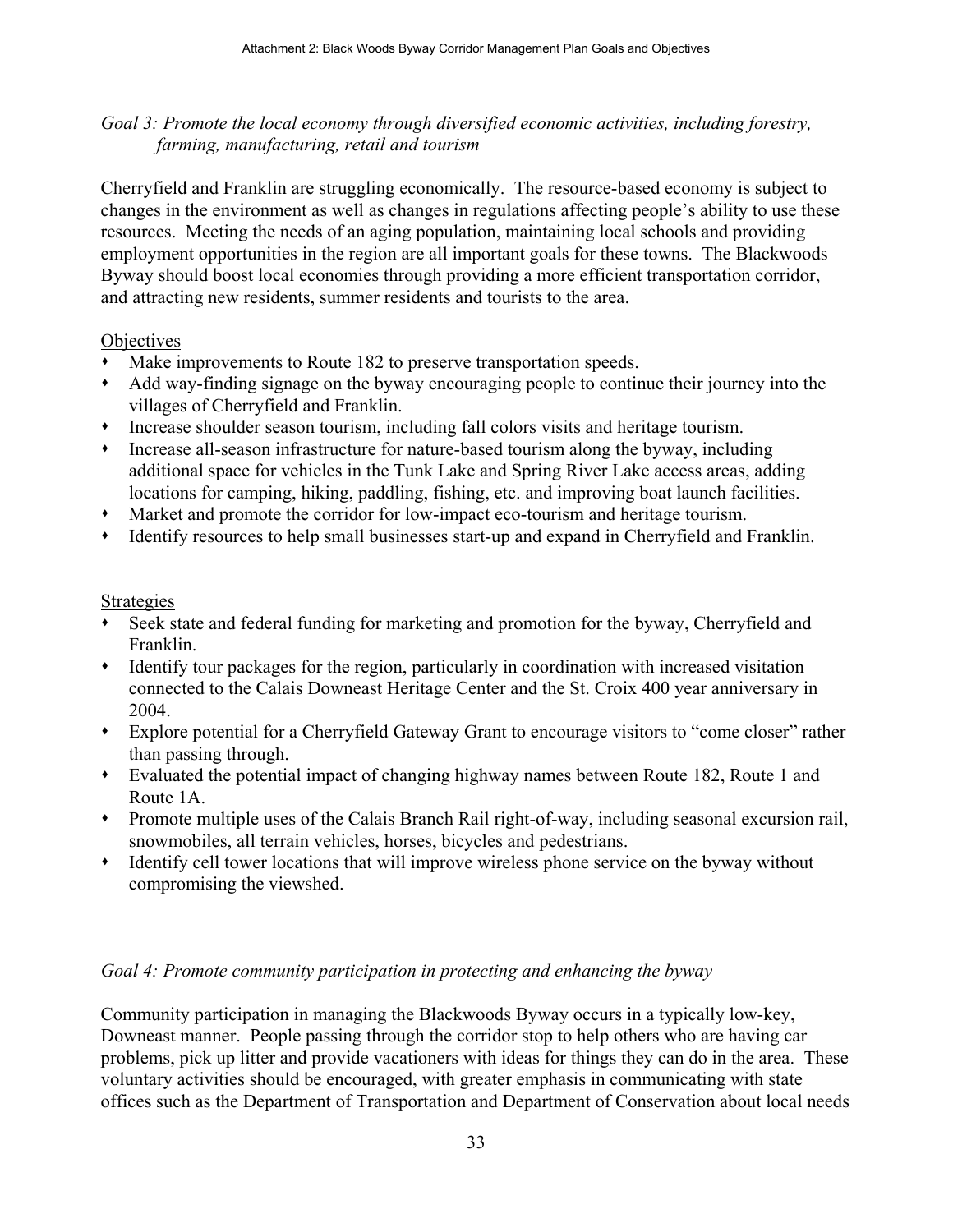and aspirations. Holding quarterly byway meetings, seeking resources for byway enhancements and supporting local voluntary organizations will help the towns and encourage ongoing success of the byway.

Locally, communication travels mostly by word-of-mouth. It is therefore very important that a diverse group of citizens remain active in the Corridor Committee. These committee members need to share what they have learned from their families and neighbors in order to shape local policies.

### Objectives

- Develop a detailed work plan and community participation plan for refining and implementing byway objectives.
- Expand the circle of individuals and organizations partnering with the Corridor Management Committee.
- Support annual roadside litter collection and graffiti removal programs.

### Strategies

- Share copies of this corridor management plan with community organizations such as the Narraguagus Snowmobile and ATV Club, Franklin and Cherryfield Historical Societies, and Downeast Rivers Land Trust.
- Identify partners for roadside litter and graffiti clean-up days in Franking and Cherryfield.
- Identify resources (capital and voluntary) to clean-up cemeteries, and to add historic plaques and interpretive information at select historic sites.

### Goal 5: Encourage education about this byway for our residents and visitors

Education comes in many forms. Programs in the local schools and clubs can benefit by learning about the natural and historical assets found along the Blackwoods Byway. Past projects, such as litter collection and removal of graffiti not only reduce the existing eye-sores, but also build greater awareness of the importance of stewardship. Educating visitors is a different process that is supported by brochures, press releases, material in regional tourism guides, interpretive signage, information kiosks and even the creation of a Blackwoods Byway web site. Much can be accomplished through education. Important historical assets noted in one public meeting include blueberries, the gallamander (cart for carrying granite blocks), ice cutting and ice-houses, the hatchery once located on the Byway next to Tunk Lake and the Black Smith Shop in Cherryfield.

#### **Objectives**

- Add a small number of scenic turnouts, such as a Catherine Mountain overlook.
- Incorporate interpretive signage at scenic turnouts and the Tunk Lake and Spring River Lake access points.
- Develop information resources for local schools to learn more about the Blackwoods Byway.
- Develop information resources accessible to visitors such as brochures and a presence on the Internet.

### Strategies